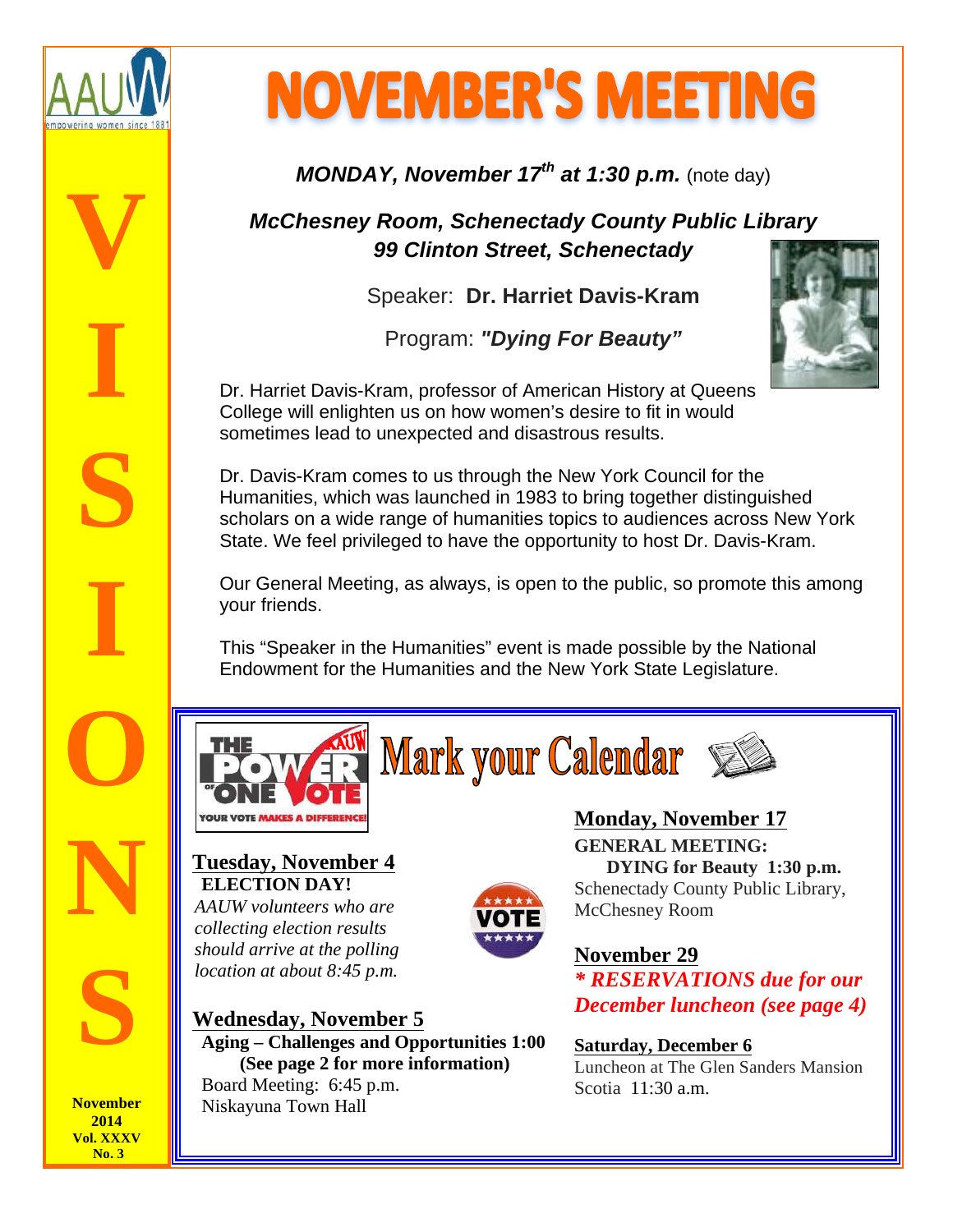# **PRESIDENT'S MESSAGE**



We - the members of the Schenectady Branch of AAUW - are a unique community! Our collective experience and expertise make us strong, make us special, make us interesting and interested! Our members, individually and collectively, work to

advance the goals and mission of AAUW. We enrich our local community and keep an eye on the broader community, too. To continue to be successful, we need to grow! Invite a friend to one of the monthly General Meetings. Place these General Meetings on your calendar - and make 100% attendance your personal goal! Call another member and offer her a ride - or ask someone to drive YOU, if driving is a problem. We are here for each other.

Part of our mission is to provide opportunities for growth and development of all our members. A less pedantic way to say this is to simply say: WE PROVIDE OPPORTUNITIES TO HAVE FUN AND MEET NEW FRIENDS. To this end, we have a wide range of Study and Interest Groups. These groups can be successful only through your participation and contributions. Look at our varied offerings! Try something a bit out of your comfort zone!

Let's look forward to a wonderful and active year together. ~ **Eleanor Aronstein**

### **Additional Program: AGING IN A CHANGING LANDSCAPE OF SERVICES AND RESOURCES Challenges and Opportunities**

**AAUW is co-sponsoring this event** with the League of Women Voters, the Department of Senior and Long Term Care Services, and the Jewish Community Center of Schenectady

### **Wednesday, November 5th at 1:00 p.m.**

In the auditorium at The Jewish Community Center of Schenectady 2565 Balltown Road, Niskayuna, NY.

Speakers: **Laurie Bacheldor**, Manager of Schenectady County Senior and Long Term Care Services in Schenectady County and

 **Ann DiSarro**, Consultant for Senior Services and President of the NYS Coalition for The Aging,

Topics included: Trends in aging - What people should know about the types of services and environment most commonly needed as we age, the availability of such services in our community, and the challenges in obtaining needed services. What we need to keep in mind in our planning while we are still healthy and active, so that we are better positioned to respond to changes in our lives and our family's lives in order to remain in our community; How Medicare and other insurance has changed benefits for long term care needs and what we need to know about Long Term Care Insurance.

# **MEMBERSHIP MATTERS!**

AAUW's concentration on the gender gap in the work force came into full focus at a Washington, D.C., forum on women's economic security on September 19<sup>th</sup> of this year. Sen. Kirsten Gillibrand and House Minority Leader Nancy Pelosi were in attendance. Hillary Rodham Clinton spoke, saying, "It is a fact that in 2013 women made 78 cents on every dollar earned by men…we need to tap into the full economic potential of women who need and want to be in the work force on an equal basis." Members, let's be cheerleaders for this issue and write to our NYS Senate and Assembly members to urge them to pass the (languishing) Women's Equality Act which has been held up because of one platform. Carpe Diem! ~ **Pat Gregory and Arlene Maranville**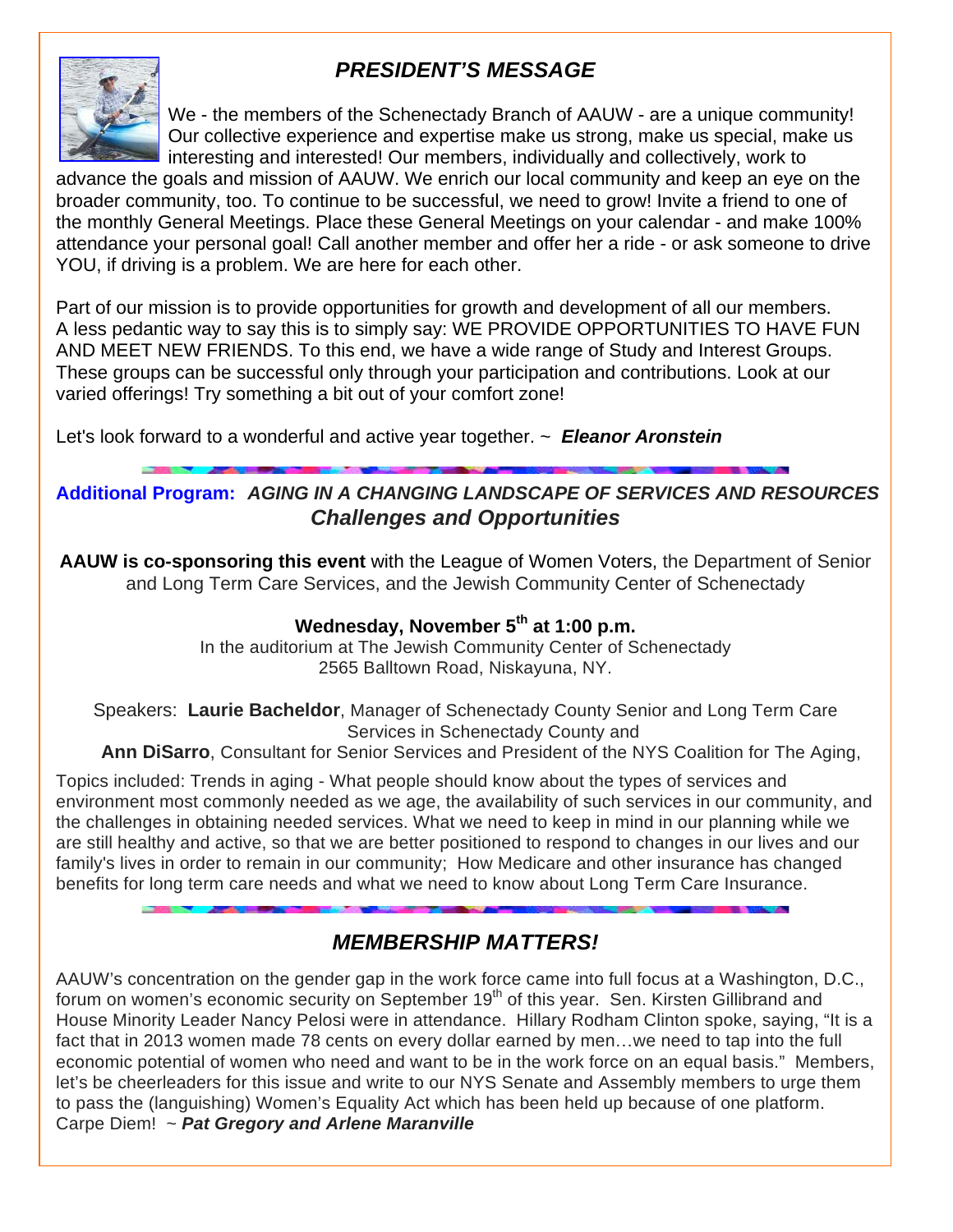### *Public Policy IT'S THE SEASON TO VOTE*

October is the month for political ads and political campaigns leading to the vote in November. There are many good reasons to vote, but the most important reason is having a government that is responsive to its citizens. The United States of America is a constitutional republic, and its citizens elect their representatives. Because of this, the importance of voting can never be overstated since our elected officials have the opportunity to appoint various people to represent them on a variety of committees.

These appointed individuals reflect the values and philosophies of the elected officials. In many instances, they have direct impact on our lives. Every vote is not only significant but it also counts. Many elections have been decided by 100 or less votes.

There are many issues in the 2014 election that will have an impact on our lives and on future generations. Women's health care rights have again taken center stage. The Hobby Lobby Supreme Court decision has taken away from women some contraceptive choices. Who would have thought that contraceptives would still be an issue with men in leadership and judicial positions? The Fair Pay Act is still being debated on the national and state levels. The Women's Equality Act failed to pass the New York State Legislature for the last two years. There are candidates for the United States Senate and House of Representatives who are claiming, if elected, they will overturn the Affordable Care Act.

Many things may be out of our control, but electing competent leaders to handle these important issues is not one of them. This is within the control of every eligible voter. At election time, we grade our political leaders. By our vote, we give them a passing or failing grade. If we want more public servants elected to office and fewer political operatives, we must vote. Samuel Adams wrote, "Let each citizen remember at the moment he is offering his vote that he is not making a present or a compliment to please the individual, but that he is executing one of the most solemn trusts in human society for which he is accountable to his country". When we take our right to vote for granted, we give away our ability to influence our government. In the end, we the people pay the price.  $\sim$  **Linda Rizzo** 

# **Congratulations SUNY ALBANY**

*for being one of 12 universities in the U.S. to win AAUW's ELECT HER training! Our branch is sponsoring them. Thanks to Robin Eddy for editing their application and being our liaison!*

# **Update Your Directory**

Nancy Walden 204 Glen Eddy Drive Niskayuna, NY 12309 (518) 280-8065 nwalden@gleneddy.com

# **Thanks from the YWCA**

 for the many pairs of shoes that AAUW donated which they will be exchanging for money in support of their Domestic Violence Programs

# **Quote of the Month**

*"It doesn't matter if the glass is half-empty or half-full, All that matters is that you are the one pouring the water."*

"No matter how troublesome life can become, you are in control of your emotions, decisions and outlooks on situations. Try not to dwell on how empty or full your life, or the lives of others, might be. Believing that you have control over how much water is poured into the glass of life is a powerful

skill." ~ *Mark Cuban*, *investor, businessman, owner of the NBA's Dallas Mavericks and a "shark" investor on the television series Shark Tank.*

# **In Memory of** *Linda Zuckerman*

*who passed away on September 23, 2014*